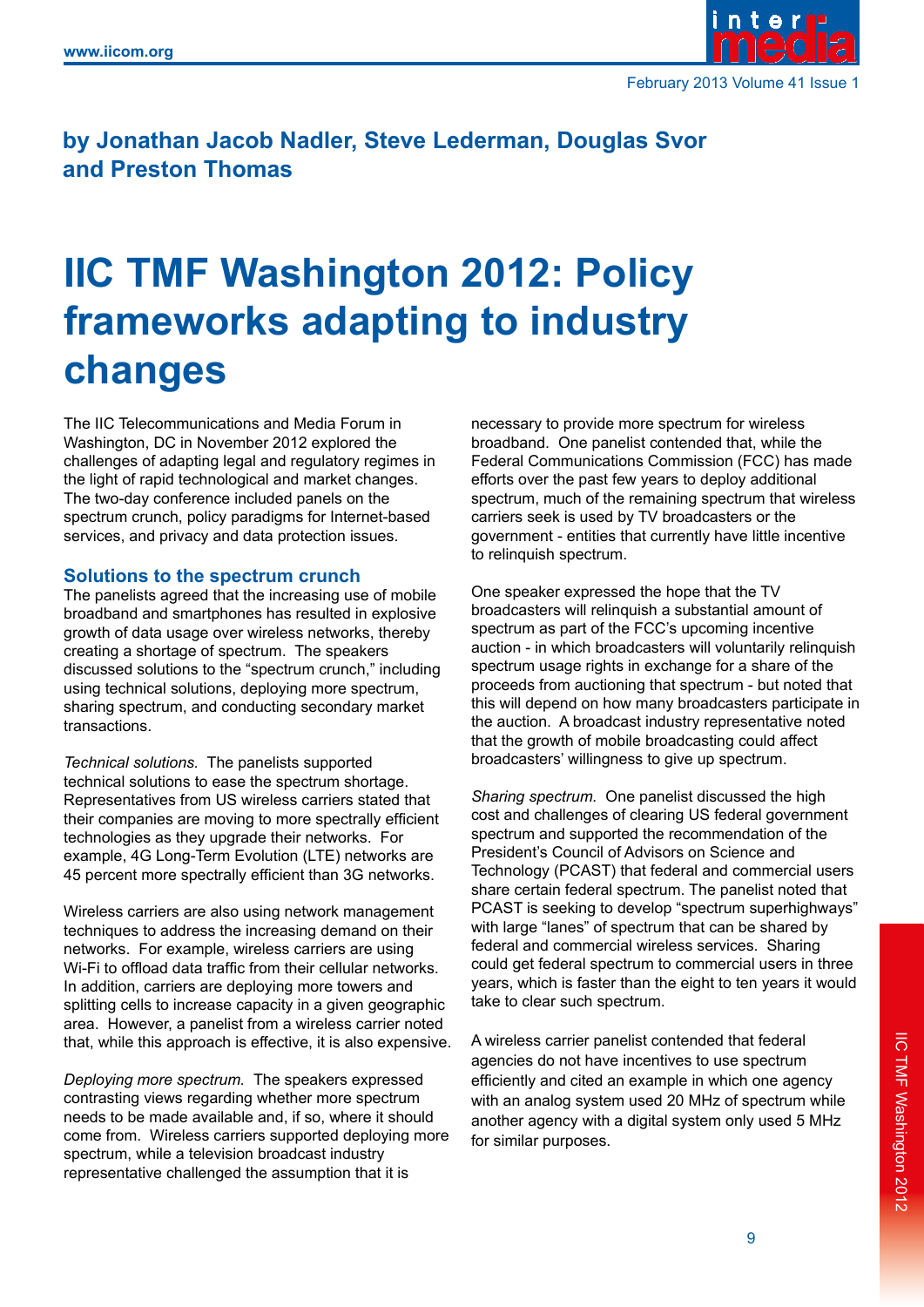

#### February 2013 Volume 41 Issue 1

Another panelist suggested that adopting a sharing approach would make federal systems more efficient in the short-term, while clearing federal spectrum over time.

*Secondary market transactions.* Several speakers noted that the secondary market for spectrum has been very active in the past few years. Wireless carriers have engaged in a number of swaps and trades to rationalize their spectrum holdings and obtain contiguous spectrum. Transactions have included Verizon Wireless acquiring spectrum from SpectrumCo, AT&T acquiring Wireless Communications Service (WCS) spectrum and working with the FCC to modernize the WCS rules, and T-Mobile merging with MetroPCS Communications.



### **Policy chasing the platform**

The ongoing evolution from the traditional telco model to mobile and Internet-based services also generated much discussion at the Forum. One panelist noted that one-third of customers in the US no longer have a wireline phone. At the same time, significant voice traffic is migrating onto IP-based networks. Several speakers addressed the consumer benefits that have resulted from these developments, as well as the challenges and opportunities that this has created for many industry members.

One panelist noted that, as broadband usage has grown, European telecommunications providers' revenues have declined, and suggested that operators



were not capturing a sufficient portion of the revenue generated by the growth of broadband services. Another panelist described different regulatory approaches to "sender pays" arrangements, in which Internet Service Providers (ISPs), such as Comcast or AT&T, charge content and application providers (CAPs), such as Google or Amazon, for delivering traffic to the ISPs' end users. The FCC's "Open Internet" rules expressly prohibit this practice in the US, while current EU regulations appear to allow it, and a proposal made by a group of facilities-based European telecommunications operators would make it the international norm.

The panelists went on to discuss Verizon's pending appeal of the FCC's "Open Internet" Order. Verizon argues that the agency impermissibly imposed legacy "common carrier" requirements on ISPs by requiring them to deliver all CAP traffic on non-discriminatory terms and that it violates the ISPs' constitutional freedom of speech rights by precluding ISPs from exercising "editorial control" over what they carry on their networks. One conference participant warned that if the court of appeals were to accept Verizon's constitutional argument, it would eliminate the ability of the US Congress to adopt policies governing basic elements of the telephone network, such as the duty to provide universal service. One of the panelists responded that, if the court agreed that the FCC had impermissibly imposed common carrier regulations on ISPs, it would be unlikely to decide the constitutional issue. In that case, both Congress and the FCC would retain significant latitude to impose regulation on ISPs.

The panelists agreed that, given rapidly changing technologies and evolving business models, regulatory uncertainty is likely to continue for the foreseeable future.